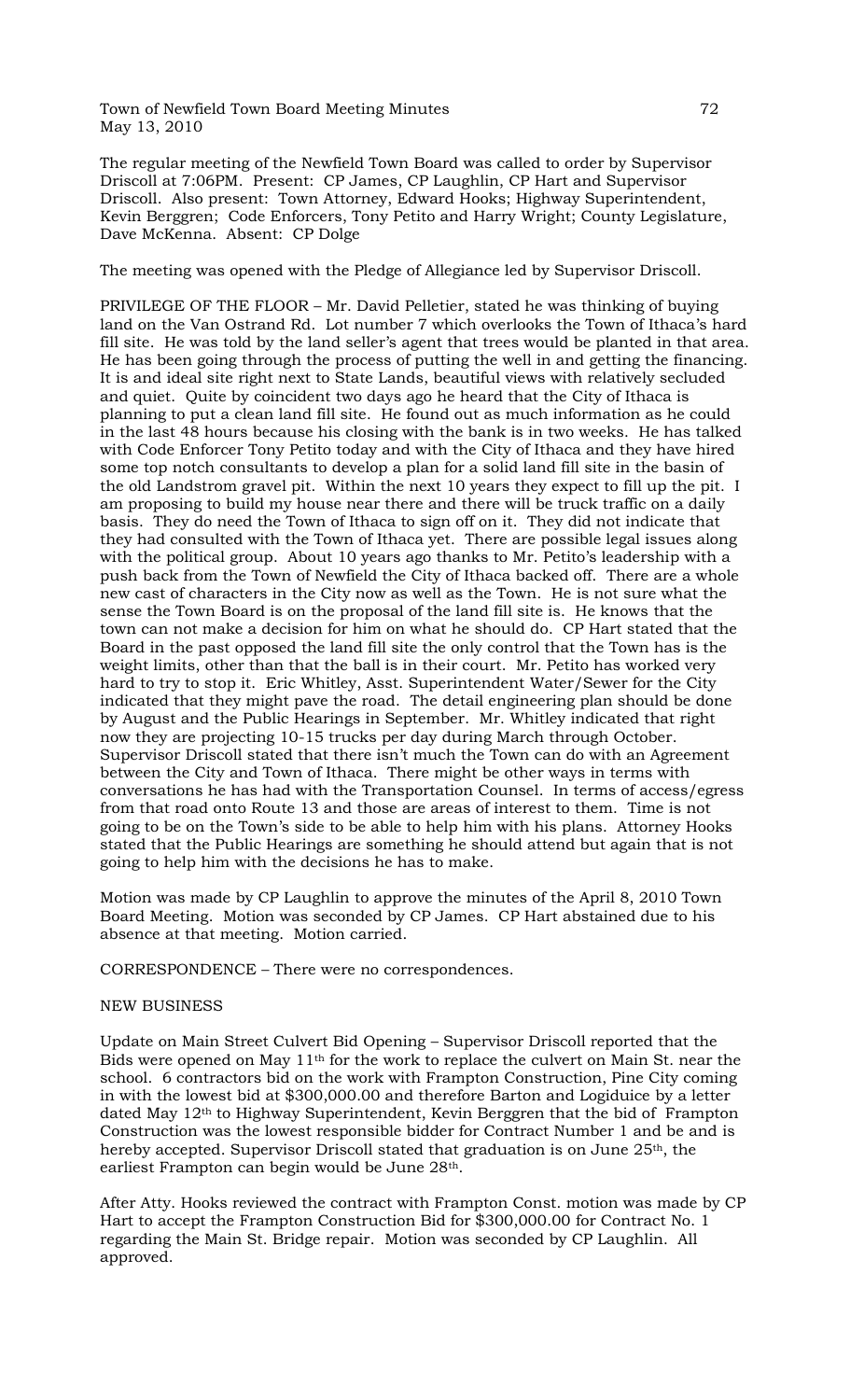Town of Newfield Town Board Meeting Minutes 73 May 13, 2010 **Page: 2** 

RESOLUTION NO. 6 2010

At a duly noticed and called meeting of the Town Board of the Town of Newfield and upon motion made by CP Hart, it was resolved as follows:

WHEREAS, the Town of Newfield is authorized, pursuant to Section 11-c of the Domestic Relations Law of the State of New York, to appoint one or more Marriage Officers who shall have the authority to solemnize a marriage, which marriage shall be valid if performed in accordance with other provisions of law; and

WHEREAS, the Board recognizes that the citizens of Newfield would benefit from having the choice of having marriages solemnized by an elected official who lives within their community.

IT IS RESOLVED AS FOLLOWS:

- 1. The Board hereby appoints the Town Supervisor, Richard Driscoll, as the Newfield Marriage Officer for a period to run concurrently with his current term of office, and which appointment shall expire no later than the end of his current term of office, upon the expiration of four years from the date of this Resolution, or until such time as his appointment is withdrawn pursuant to Domestic Relations Law 11-c whichever occurs first.
- 2. The Marriage Officer shall receive no salary or wage. He is authorized to accept and keep up to seventy-five dollars (\$75.00) for each marriage at which he officiates, paid by or on behalf of the persons married.
- 3. The Marriage Office may solemnize marriages within the territorial jurisdiction of the Town of Newfield only, and may use the Town Hall for the purposes of performing such ceremonies.

Motion was seconded by CP James.

AYES NAYS CP James None CP Laughlin CP Hart Supervisor Driscoll

Motion Carried.

REPORT ON ARRA GRANT REQUEST FOR LAST-MILE BROADBAND CONNECTION IN RURAL COMMUNITIES – Supervisor Driscoll reported that over the last couple of years there have been several attempts to bring Broad Band to rural communities. Clarity Connect is working on a grant for \$53 million. To bring broad band to the rural areas the Town needs to help by saying if you would be interested in having broad band in the Town. There is a questionnaire in the back of the room and will be available in the Town Clerk's office. The more questionnaires filled out the better the chances. There is a 30% success chance of the grant being accepted.

Supervisor Driscoll reviewed the first quarter financials and the April financial reports.

Supervisor Driscoll stated that the Covered Bridge will not be repaired until next year. He is also in conversation with Bill Sczeney to work up signage for the Covered Bridge because of the increase pedestrian crossing and increase traffic. He is hoping to work out a solution between Kevin Berggren, Bill and himself.

AGREEMENT FOR THE EXPENDITURES OF HIGHWAY MONIES – Supervisor Driscoll stated that this will be placed on hold because the State has not stated how much CHIPS monies will be available. CP Hart asked if we were not going to have highway work would we have highway workers that are idle? Highway Superintendent said there would still be work. They would be ditching, repairing pot holes etc. so he can keep the crew busy.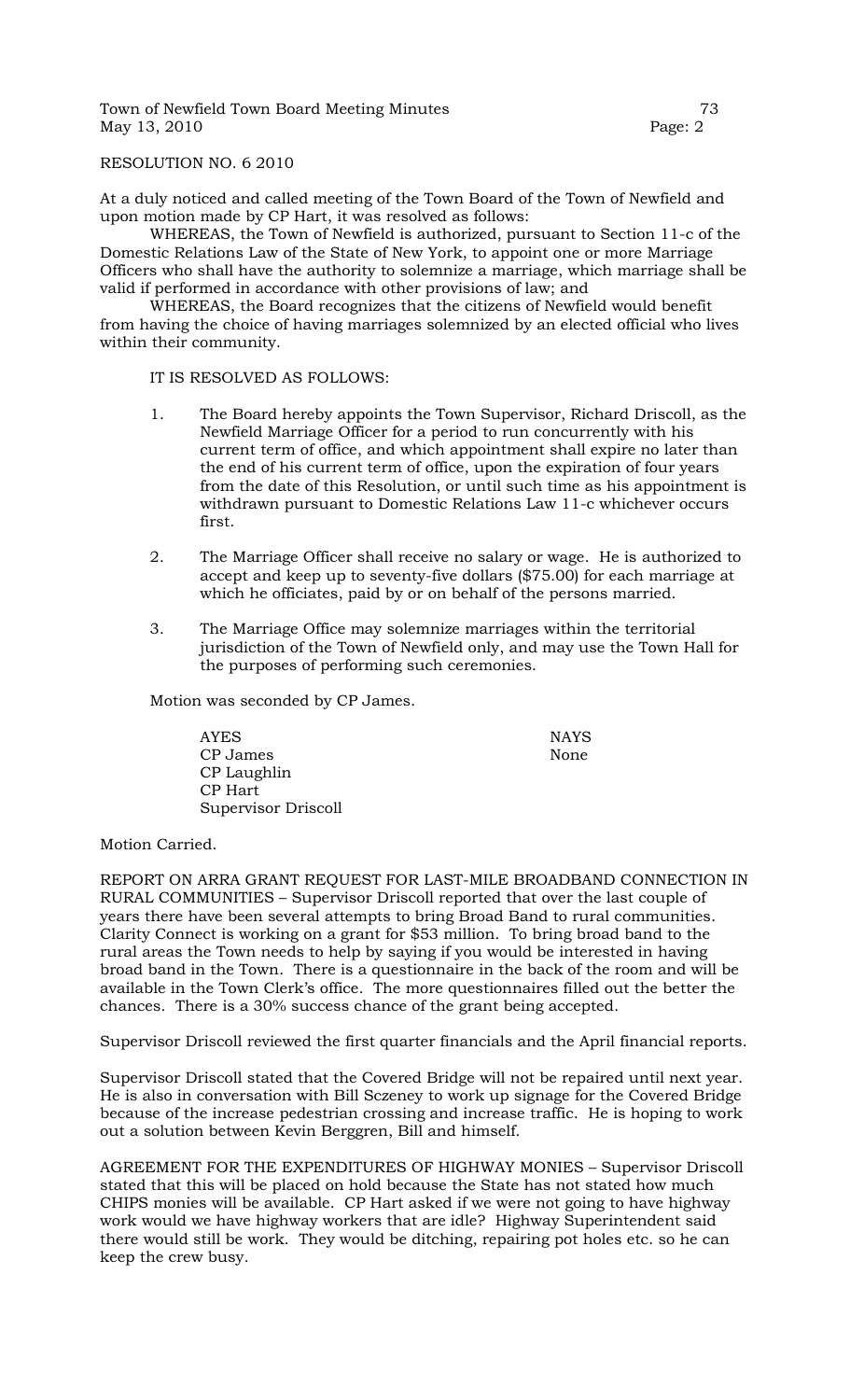Town of Newfield Town Board Meeting Minutes 74 May 13, 2010 **Page: 3** 

LIBRARY REQUEST FOR YOUTH EMPLOYMENT PROGRAM – Supervisor Driscoll stated that he had given the Board a report in their packets concerning the history of the Tompkins County Youth Bureau and the Library for the Youth Employment Program. In November of 2009 the Tompkins County Youth Bureau decided to discontinue funding the municipal jobs program beginning in 2010. This was not however, communicated with the Newfield Library so when they submitted their 2010 budget it was with the idea that they would be getting the same amount of money. It was discovered into their fiscal year that those monies would not be available. The intent of the job program was to teach youth some skills while giving them the opportunity to earn money. The library has employed as many as 5 teens in a given year, each earning at least minimum wage. Karin Eisenberg, Treasurer for the Library introduced Mike Allinger President. Mrs. Eisenberg explained that for the last couple of years the Library had received \$1500.00. The Library Matches this monies. They are requesting to be considered for any discretionary funds that the Town may have. The Board would like to discuss this issue at a Work Session.

Mrs. Eisenberg also stated that the Library will be receiving a Historic Preservation Award next week.

## OLD BUSINESS

# DOG ENUMERATION CONTRACT

A discussion was held with Mr. Leonard regarding the Agreement between the Town and Mr. Leonard. He asked that a minor change be added to No. 5 – Time of Completion. The change will be mailed with copies being sent to him for his signature. A copy of the signed agreement will be kept on file in the Supervisor's Office. After discussion motion was made by CP Laughlin to approve the Supervisor signing the contract between Mr. Leonard and the Town of Newfield. Motion was seconded by CP James. All approved.

UPDATE ON AG & MARKETS DOG LICENSING - Supervisor Driscoll stated that the Ag & Markets will be discontinuing the State data base Jan. 1, 2011. TCCOG will be meeting with the Town Clerk's to review this issue. The idea is that instead of having all the Towns behave as their own independent dog licensing entity that perhaps the County could act as the data base holder. Kind of replicate what the relationship was between the State and the Towns.

OESCHNER AGRICULTURE LAND AGREEMENT – A discussion was held regarding the leasing of the Van Kirk Property to Thor Oeschner. CP Hart asked if Mr. Oeschner had insurance. Supervisor Driscoll stated he was sure he did but would double check. CP Hart asked that he be sure to have it added to the Agreement listing the Town as additional insured.

After discussion the following resolution was reviewed.

## RESOLUTION NO. 7-2010

At a duly noticed and called meeting of the Town Board of the Town of Newfield on the 13th of May, 2010, it was resolved as follows:

WHEREAS, the Town of Newfield is authorized, pursuant to Section 64(2) of the Town Law Lease to own property, and

WHEREAS, the Town desires to lease certain vacant property it owns on Van Kirk Road ("Former Van Kirk Property") and

WHEREAS, a Newfield resident, Thor Oechsner, has requested to lease the former Van Kirk Property, it is hereby resolved as follows:

1. The Board approves a written lease to Mr. Oechsner in the form annexed hereto, at a rate of \$30.00 per acre per year which rate the Board finds is reasonable.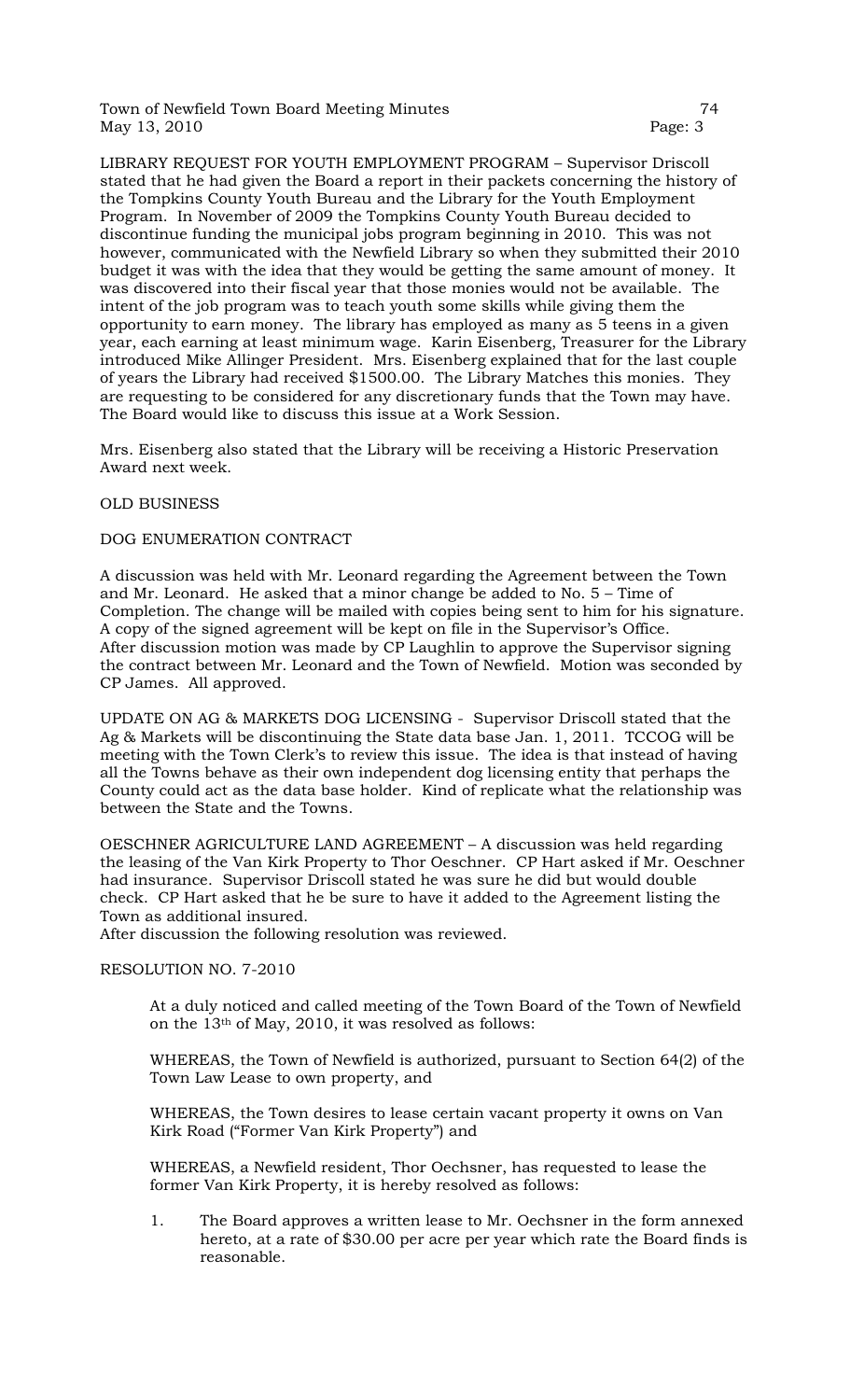Town of Newfield Town Board Meeting Minutes 75 May 13, 2010 Page: 4

- 
- 2. The Board hereby agrees to lease the property, subject to a permissive referendum pursuant to Section 90 of the Town Law.

Motion was made by CP Hart to approve Resolution No. 7, 2010. Motion was seconded by CP Laughlin.

AYES NAYS CP James None CP Hart CP Laughlin Supervisor Driscoll

Motion carried.

A Permissive Referendum will be posted on the bulletin board and in the Ithaca Journal which will set forth the date of the adoption of the resolution and contain an abstract of such act or resolution concisely stating the purpose and effect thereof. The notice shall specify that such resolution was adopted subject to a permissive referendum. Residents have 30 days after the posting to oppose the resolution. If that happens a special election will have to be held.

Motion was made by CP Hart to approve the payments of the May 2010 Monthly Bills. Motion was seconded by CP Laughlin. All approved.

| General Fund                    | Totaling | \$31,882.36 |
|---------------------------------|----------|-------------|
| Highway Fund                    | Totaling | \$48,619.72 |
| <b>Street Lighting District</b> | Total    | \$3,112.14  |
| Sewer District                  | Total    | \$1,092.95  |
| Water District 1                | Total    | \$4,126.78  |
| Water District 2                | Total    | \$1,774.31  |
| Recreation                      | Total    | \$5,854.76  |
|                                 |          |             |

### REPORTS

Supervisor- Supervisor Driscoll stated that the NYSEDA Energy Assessment was approved. Town of Newfield will have an energy assessment.

A document was given to the Board with NYS Retirement's web site. This should make it easier for members to report their hours.

Work session will be held May 27, 2010 at 7PM. We will be reviewing the budget process for 2011.

Walk for Hunger is this weekend. All proceeds to benefit the Newfield Food Pantry.

Highway - Highway Superintendent Kevin Berggren reported that the Highway Crew has been working on Sebring road cutting shoulders and replacing pipes. Van Ostrand Ditch has been filled in. The Highway crew is working 4-10 hour days now.

Code Enforcement – Code Enforcer Tony Petito reported on the cases he is working on. All is doing okay. He did have an issue with a resident he had a complaint about, he went to inspect the property only to find out that the resident who complained to him also complained to DEC. The Town is asking more than DEC. CP Hart stated the stricter of the laws the Town can enforce.

Code Enforcer Harry Wright reported the Frandsen project is making headway. He has approval for sewer but there is no approval for water yet. He has issued building permits for 3 new homes in the last couple of weeks.

Recreation – CP Hart reported that their meeting was held last night. Everything is going well. There was a resident that attended the meeting concerned whether background checks were being done on coaches and volunteers. Her issue was to be careful who the recreation dept. hires. She felt there was someone working as a coach